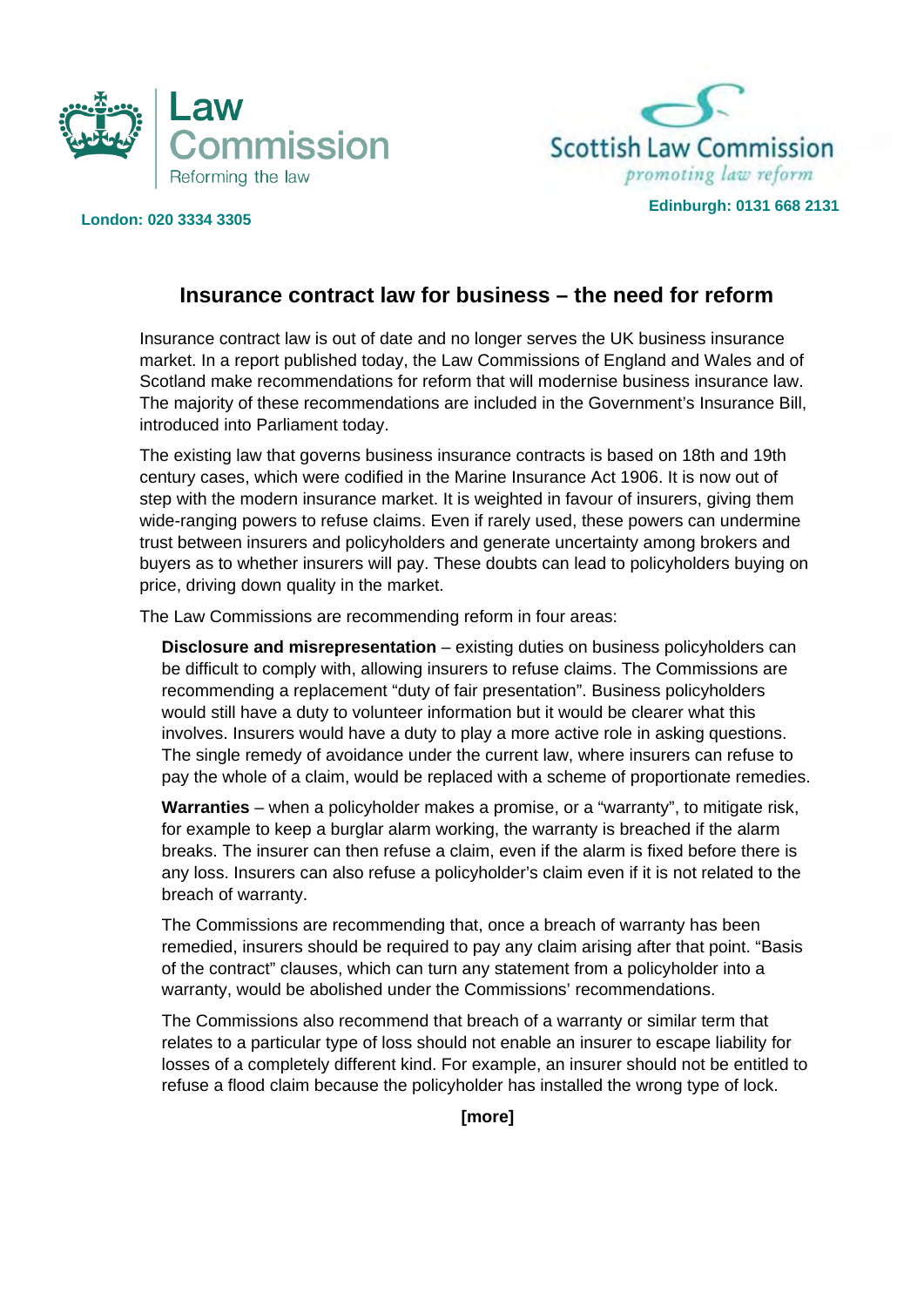**Fraud** – the report provides insurers with clear, robust remedies for fraud. It commends the common law rule that, where any part of a claim is fraudulent, the whole claim should be forfeit. It clarifies the insurers' right to refuse claims that are made after a fraud but also sets out their liability to pay earlier, valid claims.

**Late payment** – the Commissions are recommending that insurance law should be brought into line with other areas of contract law, making insurers potentially liable for losses caused by their failure to pay valid claims within a reasonable time.

These recommendations would be a default scheme for business insurance, leaving the parties free to agree alternative arrangements in their contracts. For consumer insurance, the Commissions are recommending a mandatory scheme.

The Commissions' recommendation relating to late payment has not been included in the Government's Bill. Also not included is the recommendation that terms designed to reduce the risk of one type of loss should not be used to refuse claims for a different type of loss. Following consultation, the Government did not consider these clauses sufficiently uncontroversial at this stage for the Law Commission special procedure. The Government has asked the Law Commissions to continue to work with stakeholders to find a workable solution, and will introduce any solution at the next legislative opportunity.

David Hertzell, Law Commissioner for commercial and common law, said:

"Insurance underpins a healthy and prosperous society. It enables businesses and individuals to protect themselves against risk. But the law no longer reflects the realities of today's commercial practices.

"We are delighted the Government has taken forward the majority of our recommendations in the Insurance Bill. While it is disappointing that two of our recommendations are not included, we will continue to work with insurers, brokers and buyers to find the solutions they are looking for."

Professor Hector MacQueen, Scottish Law Commissioner, said:

"Our reforms will balance the interests of insurers, brokers and buyers, and provide the framework for an effective, competitive and trusted business insurance market. The support we have received for our proposals from across the insurance market shows that these reforms are urgently needed, and we look forward to the Bill making a swift passage through Parliament."

The report, Insurance Contract Law: Business Disclosure; Warranties; Insurers' Remedies for Fraudulent Claims; and Late Payment, is available on www.lawcom.gov.uk and www.scotlawcom.gov.uk.

## **Third Parties (Rights against Insurers) Act 2010**

The Insurance Bill also includes a provisions that will amend the Third Parties (Rights against Insurers) Act 2010 so that it can be brought into force. The Act, which derived from recommendations of the Law Commission and Scottish Law Commission, simplifies the procedure by which third parties can claim against an insurer when the insured is, in broad terms, insolvent or has been dissolved.